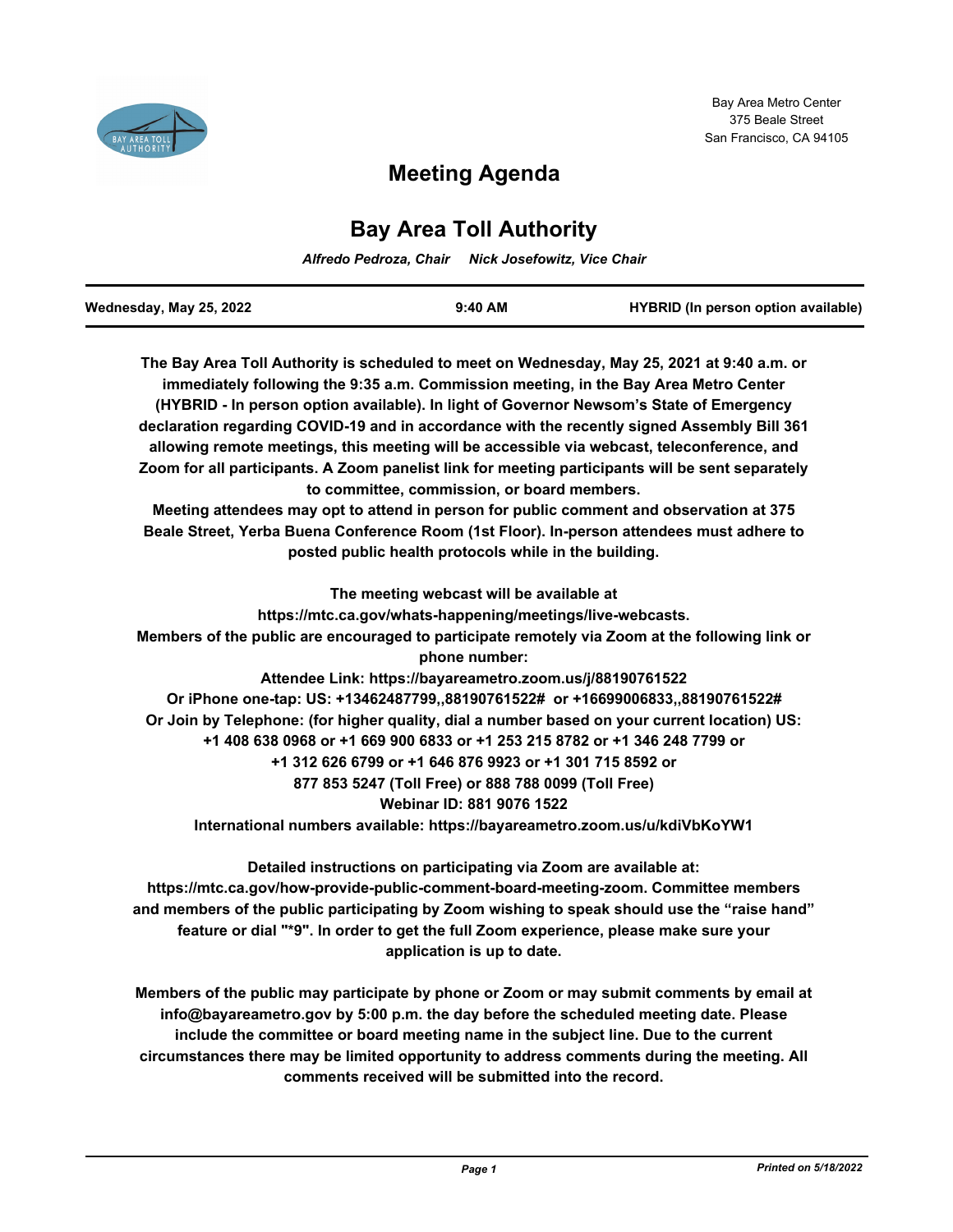#### **1. Call to Order / Roll Call / Confirm Quorum**

*Quorum: A quorum of this Authority shall be a majority of its voting members (10).*

#### **2. Chair's Report**

#### **3. Closed Session**

- **3a.** [22-0928](http://mtc.legistar.com/gateway.aspx?m=l&id=/matter.aspx?key=24187) Closed Session Public Comment
- Closed Session CONFERENCE WITH LEGAL COUNSEL EXISTING LITIGATION **3b.** [22-0929](http://mtc.legistar.com/gateway.aspx?m=l&id=/matter.aspx?key=24188)

The Authority will meet in closed session pursuant to Government Code Section 54956.9(a) and paragraph (1) of subdivision (d) of Government Code Section 54956.9 to confer with counsel regarding In re: Toll Bridges Litigation, San Francisco Superior Court Case No. CGC-17-562613 (consolidated with San Francisco Superior Court Case No. CGC-18-56084).

- **3c.** [22-0930](http://mtc.legistar.com/gateway.aspx?m=l&id=/matter.aspx?key=24189) Open Session
	- Authority Approval *Action:*

# **4. Consent Calendar**

| 4a. | 22-0805             | Minutes of the April 27, 2022 meeting                                                  |
|-----|---------------------|----------------------------------------------------------------------------------------|
|     | <b>Action:</b>      | <b>Authority Approval</b>                                                              |
|     | <b>Attachments:</b> | 4a - 22-0805 - April 27 BATA Draft Meeting Minutes.pdf                                 |
| 4b. | 22-0806             | BATA Resolution No. 155 Providing for Remote Meetings Pursuant to<br>Assembly Bill 361 |
|     | <b>Action:</b>      | <b>Authority Approval</b>                                                              |
|     | <b>Attachments:</b> | 4b - 22-0806 - BATA Reso 0155 AB 361.pdf                                               |

# **5. Public Comment / Other Business**

# **6. Adjournment / Next Meeting**

**The next meeting of the Bay Area Toll Authority is scheduled to be held on June 22, 2022. Any changes to the schedule will be duly noticed to the public.**